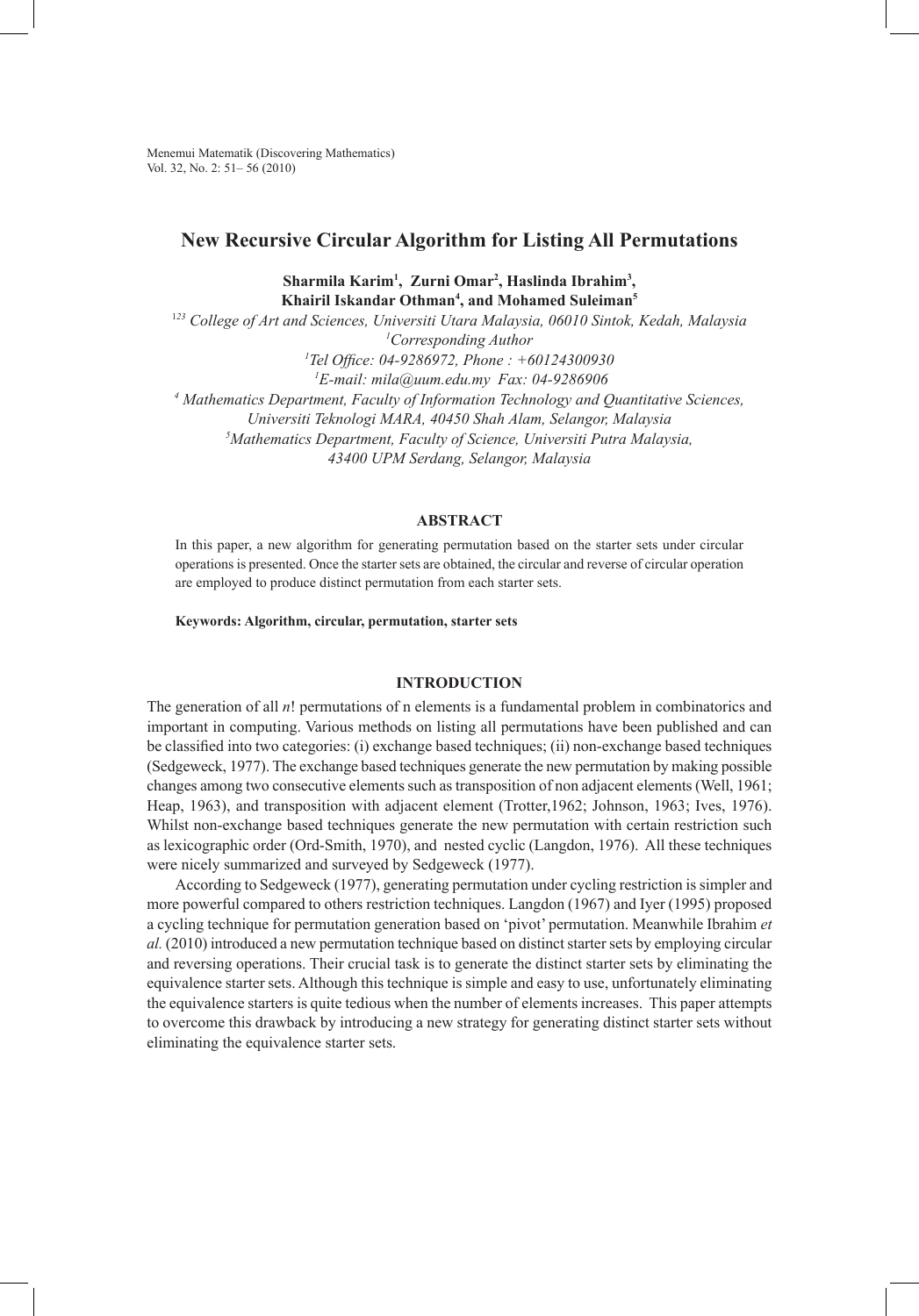Sharmila Karim, Zurni Omar, Haslinda Ibrahim, Khairil Iskandar Othman and Mohamed Suleiman

## **MATERIALS AND METHODS**

#### **Preliminary Definition**

The following definitions will be used throughout this paper.

Definition 1. A *starter set* is a set that is used as a basis to enumerate other permutations.

- Definition 2. The *reverse set* is a set that is produced by reversing the order of permutation set.
- Definition 3. A latin square of order n is an  $n \times n$  array in which n distinct symbols are arranged where each symbol occurs once in each row and column.

Definition 4. The *circular permutation* (CP) of order n is a latin square of order n.

Definition 5. The *reverse of circular permutation* (RoCP) is also a latin square of order n which is obtained by reversing arrangement element in each row of circular permutation.

#### **The Development of the Algorithm**

The general algorithm for permutation generation follows: Let *S* be the set of *n* elements i.e (1, 2, 3, …, *n*-3, *n*-2, *n*-1, *n*)

Step 1: Set  $(1, 2, 3, 4, \ldots, n-3, n-2, n-1, n)$  as initial permutation and without loss of generality, the first elements is fixed.

Step 2: Identify the last three elements of initial permutation from step 1. By employing CP to the last three elements on initial permutation from step 1 will produce other three distinct starter sets:

```
1, 2, …, n-3, n-2, n-1, n
1, 2, …, n-3, n-1, n, n-2
1, 2, …, n-3, n, n-2, n-1
```
Step 3: Identify the last four elements of each starter sets in step 2. By employing CP to last four elements on each starter sets in step 2, the 12 distinct starter sets are obtained.

| $1, 2, \ldots, n-3, n-2, n-1, n$ | $1, 2, \ldots, n-3, n-1, n, n-2$ | $1, 2, \ldots, n-3, n, n-2, n-1$ |
|----------------------------------|----------------------------------|----------------------------------|
| $1, 2, \ldots, n-2, n-1, n, n-3$ | $1, 2, , n-1, n, n-2, n-3$       | $1, 2, \ldots, n, n-2, n-1, n-3$ |
| $1, 2, , n-1, n, n-3, n-2$       | $1, 2, \ldots, n, n-2, n-3, n-1$ | $1, 2, \ldots, n-2, n-1, n-3, n$ |
| $1, 2, , n, n-3, n-2, n-1$       | $1, 2, \ldots, n-2, n-3, n-1, n$ | $1, 2, \ldots, n-1, n-3, n, n-2$ |

Step *n*-2: Identify the last  $(n - 1)$  elements of each starter sets in step  $(n - 3)$ . By employing to the last  $(n - 1)$  elements on each starter set in step  $(n - 3)$ , the  $\frac{(n - 1)!}{2}$  distinct starter sets are obtained.

Step *n*-1: Perform CP and RoCP simultaneously to all n elements of  $\frac{(n-1)!}{2}$  distinct starter sets and *n*! distinct permutations are obtained.

Step *n*: Display all *n*! permutation.

There are (*n*-2) steps needed to generate starter set. Then CP and RoCP are employed on these starter sets to list down all *n*! distinct permutation.

To illustrate this algorithm, let's consider the set of five elements, i.e.  $S = (1, 2, 3, 4, 5)$ 

Step 1: Set  $(1, 2, 3, 4, 5)$  as initial permutation and without loss of generality, the first element is fixed.

52 Menemui Matematik Vol. 32 (2) 2010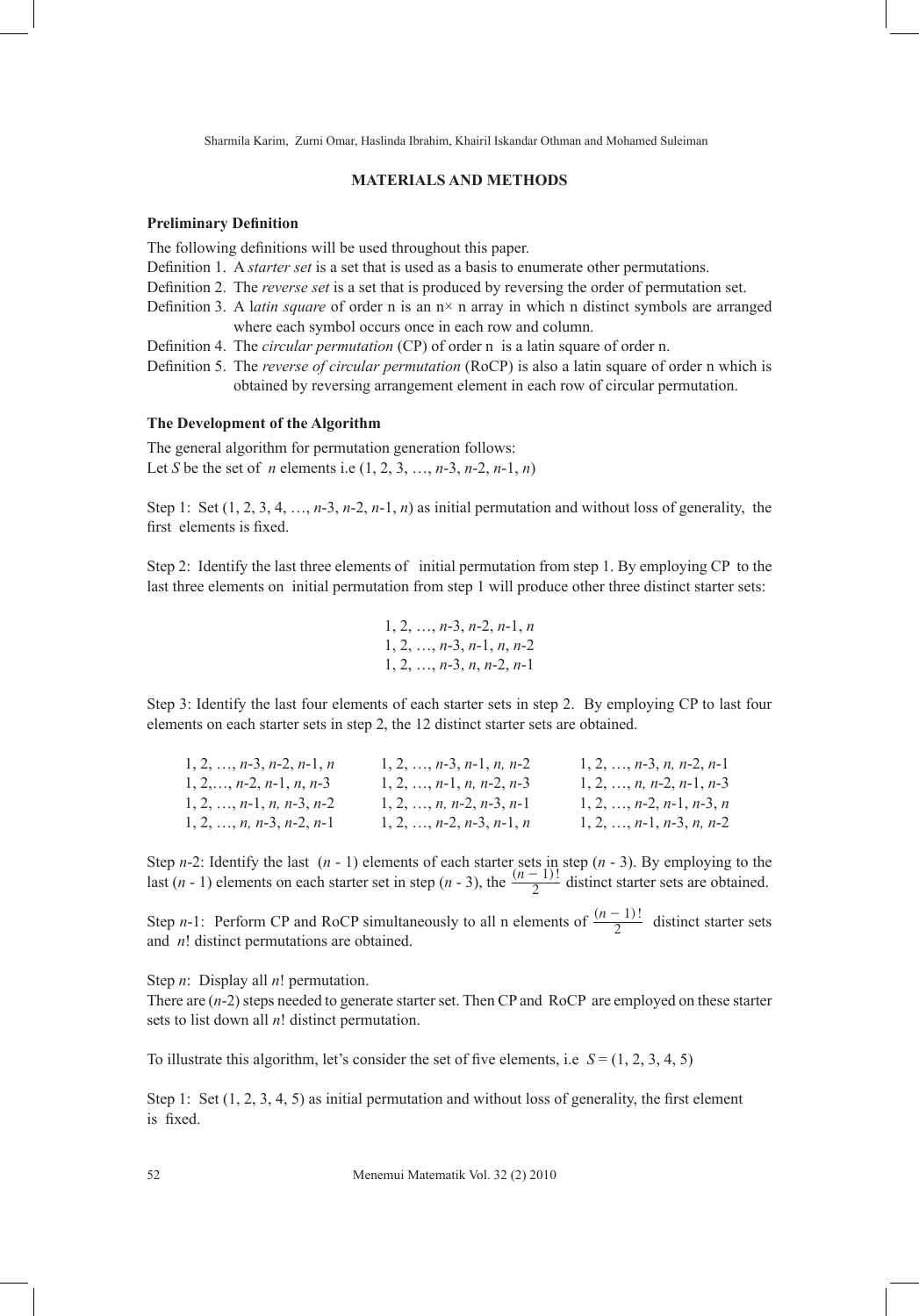Step 2: Identify the last three elements of initial permutation from step 1. By employing CP to the last three elements on initial permutation from step 1 will produce other three distinct starter sets as shown below:

1, 2, 3, 4, 5 1, 2, 4, 5, 3 1, 2, 5, 3, 4

Step 3: Identify the last four elements of each starter sets in step 2. By employing CP to last four elements on each starter sets in step 2, the 12 distinct starter sets are obtained as shown below:

| 1, 2, 4, 5, 3 | 1, 2, 5, 3, 4 | 1, 2, 3, 4, 5 |
|---------------|---------------|---------------|
| 1, 4, 5, 3, 2 | 1, 5, 3, 4, 2 | 1, 3, 4, 5, 2 |
| 1, 5, 3, 2, 4 | 1, 3, 4, 2, 5 | 1, 4, 5, 2, 3 |
| 1, 3, 2, 4, 5 | 1, 4, 2, 5, 3 | 1, 5, 2, 3, 4 |

Step 4: Perform CP and RoCP simultaneously to all n elements of 12 distinct starter sets and 5! distinct permutations are obtained (see Table I) .

|  |  |  | Step 5: Display 5! distinct permutations (see Table I) |  |  |  |
|--|--|--|--------------------------------------------------------|--|--|--|
|--|--|--|--------------------------------------------------------|--|--|--|

### **Table 1**: The 5! distinct permutations

| CP    | <b>RoCP</b> | CP    | <b>RoCP</b> |
|-------|-------------|-------|-------------|
| 14532 | 23541       | 14253 | 35241       |
| 45321 | 12354       | 42531 | 13524       |
| 53214 | 41235       | 25314 | 41352       |
| 32145 | 54123       | 53142 | 24135       |
| 21453 | 35412       | 31425 | 52413       |
| 15324 | 42351       | 12534 | 43521       |
| 53241 | 14235       | 25341 | 14352       |
| 32415 | 51423       | 53412 | 21435       |
| 24153 | 35142       | 34125 | 52143       |
| 41532 | 23514       | 41253 | 35214       |
| 13245 | 54231       | 13452 | 25431       |
| 32451 | 15423       | 34521 | 12543       |
| 24513 | 31542       | 45213 | 31254       |
| 45132 | 23154       | 52134 | 43125       |
| 51324 | 42315       | 21345 | 54312       |
| 12453 | 35421       | 14523 | 32541       |
| 24531 | 13542       | 45231 | 13254       |
| 45312 | 21354       | 52314 | 41325       |
| 53124 | 42135       | 23145 | 54132       |
| 31245 | 54213       | 31452 | 25413       |
| 15342 | 24351       | 15234 | 43251       |
| 53421 | 12435       | 52341 | 14325       |
| 34215 | 51243       | 23415 | 51432       |
| 42153 | 35124       | 34152 | 25143       |
| 21534 | 43512       | 41523 | 32514       |
| 13425 | 52431       | 12345 | 54321       |
| 34251 | 51243       | 23451 | 15432       |
| 42513 | 31524       | 34512 | 21543       |
| 25134 | 43152       | 45123 | 32154       |
| 51342 | 24315       | 51234 | 43215       |

Remark 2: The bold mark of the permutation represent 12 starter sets for case  $n = 5$ .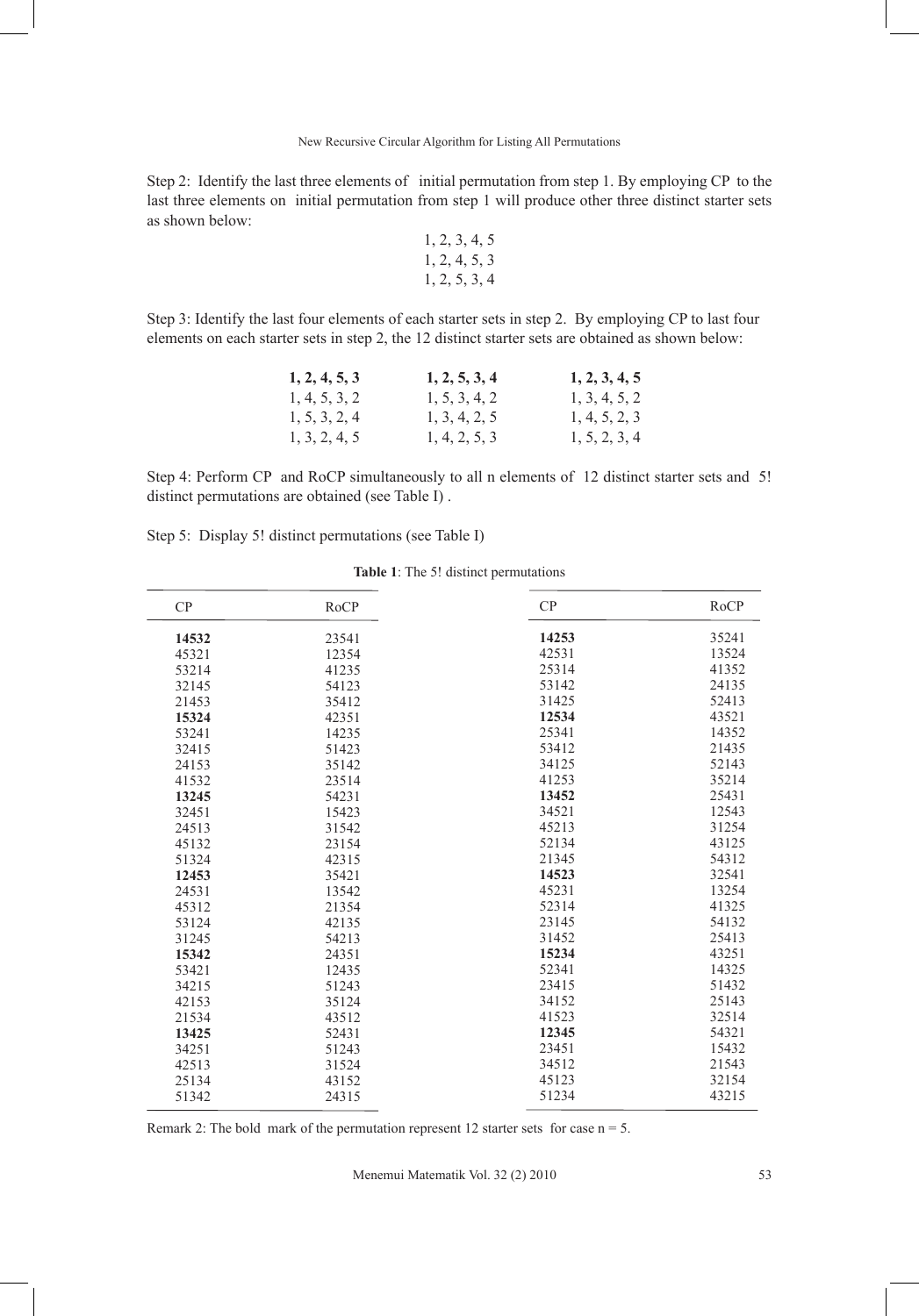Sharmila Karim, Zurni Omar, Haslinda Ibrahim, Khairil Iskandar Othman and Mohamed Suleiman

### **RESULTS AND DISCUSSION**

### **Some Theoretical Results**

The following lemmas and theorem are produced from the recursive circular permutation generation method.

Lemma 1. 2*n* distinct permutations are produced by each distinct starters set.

Proof: Suppose we have a starter set of  $A = (1, 2, 3, \dots n - 1, n)$  with n distinct elements. By using definition 4 where the all element is cycle to the left, *n* distinct permutation are obtained as follows:

|  |  | 1 2 $n-2$ $n-1$ $n$                            |  |
|--|--|------------------------------------------------|--|
|  |  | 2 $n-2$ $n-1$ $n$ 1                            |  |
|  |  |                                                |  |
|  |  | $n-2$ $n-1$ $n$ 1 2                            |  |
|  |  | $n-1$ $n$ 1 2  n-2                             |  |
|  |  | $n \quad 1 \quad 2 \quad  \quad n-2 \quad n-1$ |  |

Then from definition 5, reversing each row of CP will also produced other n distinct permutations as follows:

|         | <i>n n</i> -1 <i>n</i> -2  2 1 |  |
|---------|--------------------------------|--|
|         | 1 <i>n n</i> -1 <i>n</i> -2  2 |  |
|         |                                |  |
|         | 2 1 <i>n n</i> -1 <i>n</i> -2  |  |
| $n-2$ 2 | 1 $n$ $n-1$                    |  |
|         | $n-1$ $n-2$ 2 1 n              |  |

Thus 2*n* distinct permutations are produced.

Lemma 2. There are  $\frac{(n-1)!}{2}$  distinct starter sets which are generated recursively for  $n \ge 3$  under circular operation.

Proof: Let  $(1, 2, 3, \ldots)$  as initial starter for any  $n \ge 3$ . By employing CP to the last three elements, three distinct starters are produced, as shown below:

|  |  |                                   | 1 2 3 $n-3$ $n-2$ $n-1$           | $n$ (starter 1)   |
|--|--|-----------------------------------|-----------------------------------|-------------------|
|  |  | $1 \t2 \t3 \t \t n-3 \t n-1 \t n$ |                                   | $n-2$ (starter 2) |
|  |  |                                   | $1 \t2 \t3 \t \t n-3 \t n \t n-2$ | $n-1$ (starter 3) |

Then for each previous starter sets, the last four elements will be selected and by employing CP on these elements of previous starter sets, four distinct starters are produced, as shown below:

From starter 1,

|  |  | $1 \t2 \t3 \t \t n-2 \t n-1 \t n \t n-3$ |  |
|--|--|------------------------------------------|--|
|  |  | 1 2 3 $n-1$ $n$ $n-3$ $n-2$              |  |
|  |  | $1 \t2 \t3 \t \t n \t n-3 \t n-2 \t n-1$ |  |
|  |  | 1 2 3 $n-3$ $n-2$ $n-1$ $n$              |  |

54 Menemui Matematik Vol. 32 (2) 2010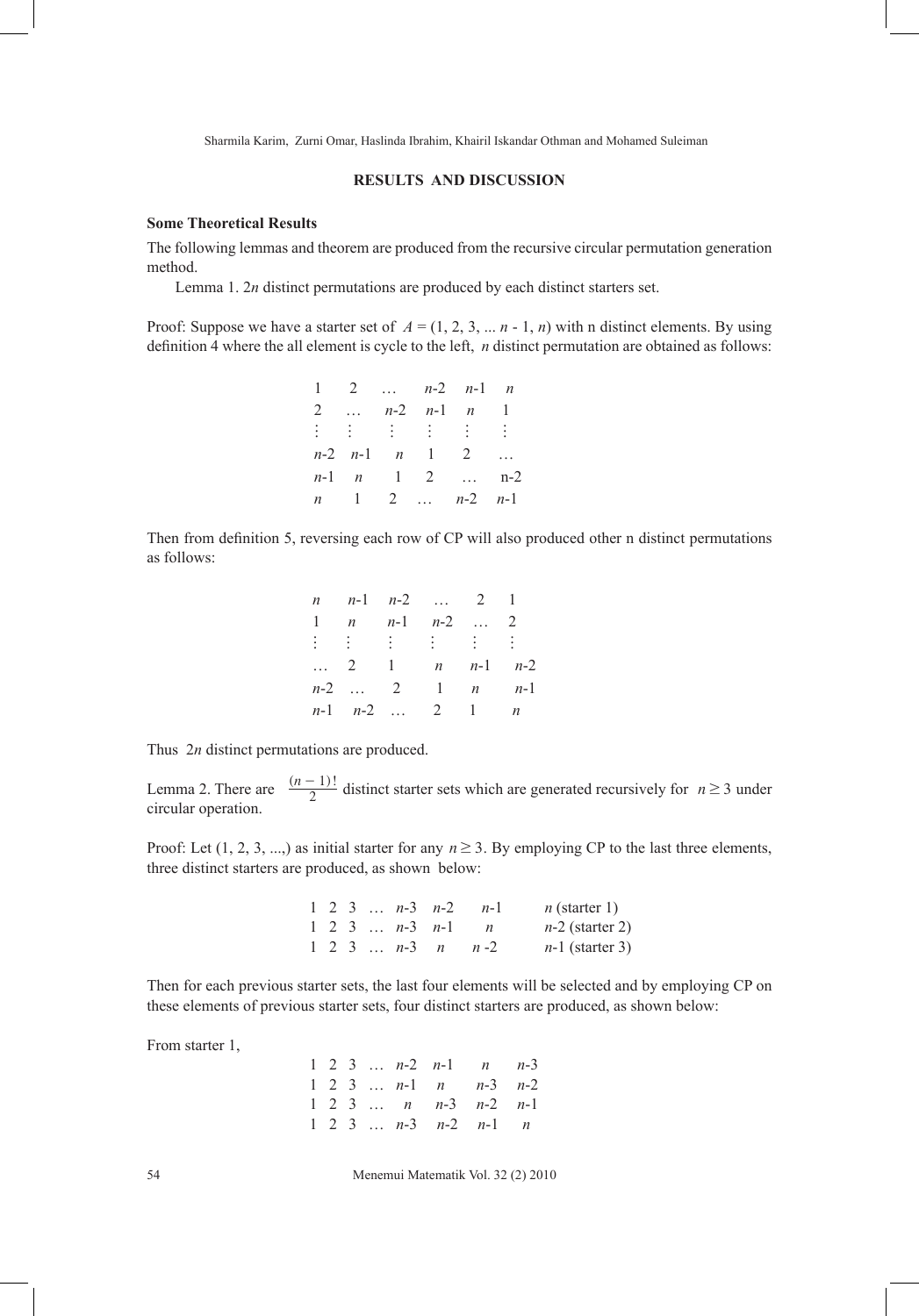From starter 2,

|  |  |  | 1 2 3 $n-1$ $n$ $n-2$ $n-3$ |  |
|--|--|--|-----------------------------|--|
|  |  |  | 1 2 3 $n$ $n-2$ $n-3$ $n-1$ |  |
|  |  |  | 1 2 3 $n-2$ $n-3$ $n-1$ $n$ |  |
|  |  |  | 1 2 3 $n-3$ $n-1$ $n$ $n-2$ |  |

From starter 3,

|  |  | 1 2 3 $n$ $n-2$ $n-1$ $n-3$ |  |
|--|--|-----------------------------|--|
|  |  | 1 2 3 $n-2$ $n-1$ $n-3$ $n$ |  |
|  |  | 1 2 3 $n-1$ $n-3$ $n$ $n-2$ |  |
|  |  | 1 2 3 $n-3$ $n$ $n-2$ $n-1$ |  |

Thus at this stage, the total starter sets are  $3 \times 4 = 12$ . The process will be continued until to the last (*n* - 1) elements is selected.

| 3 | last elements         | $\rightarrow$ | 3 starter sets       |
|---|-----------------------|---------------|----------------------|
| 4 | last elements         | $\rightarrow$ | 4 starter sets       |
| 5 | last elements         | $\rightarrow$ | 5 starter sets       |
|   |                       | $\rightarrow$ |                      |
|   | $(n-2)$ last elements | $\rightarrow$ | $(n-2)$ starter sets |
|   | $(n-1)$ last elements | $\rightarrow$ | $(n-1)$ starter sets |

By product rule, the numbers of the starter sets are

$$
3 \times 4 \times 5 \times ... \times n - 2 \times n - 1 \tag{1}
$$

$$
= \frac{1}{2} \times 2 \times 3 \times 4 \times 5 \times ... \times n - 2 \times n - 1
$$
 (2)

$$
=\frac{1}{2}(n-1)\tag{3}
$$

Remark 3: For case is impossible since it has only one distinct starter set

while  $\frac{(2-1)!}{2} = \frac{1}{2}$ .  $\frac{-1}{2} = \frac{1}{2}$ 

Theorem 1. The generation of all distinct permutation can be obtained by  $\frac{(n-1)!}{2}$  distinct starter sets.

Proof: From lemma 2, there are  $\frac{(n-1)!}{2}$  distinct starter for  $n \ge 3$  Then from lemma 1, 2*n* distinct permutation are obtained by employing circular and reversing process on the starter sets.

Thus  $\frac{(n-1)!}{2} \times 2n = n!$  permutations are generated.

Menemui Matematik Vol. 32 (2) 2010 55